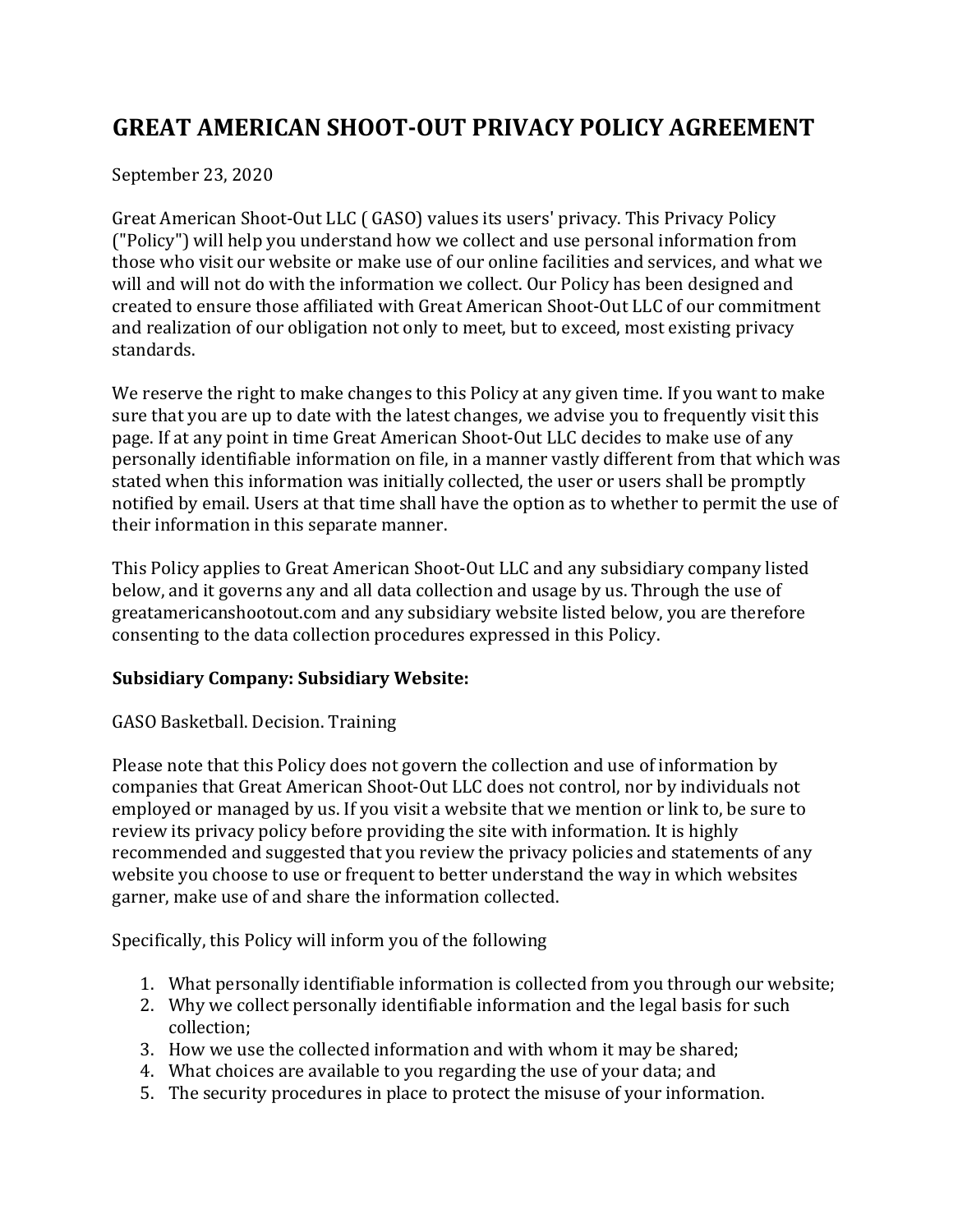## **Information We Collect**

It is always up to you whether to disclose personally identifiable information to us, although if you elect not to do so, we reserve the right not to register you as a user or provide you with any products or services. This website collects various types of information, such as:

· Voluntarily provided information which may include your name, address, email address, billing and/or credit card information etc. which may be used when you purchase products and/or services and to deliver the services you have requested.

In addition, Great American Shoot-Out LLC may have the occasion to collect non-personal anonymous demographic information, such as age, gender, household income, political affiliation, race and religion, as well as the type of browser you are using, IP address, or type of operating system, which will assist us in providing and maintaining superior quality service. 

Please rest assured that this site will only collect personal information that you knowingly and willingly provide to us by way of surveys, completed membership forms, and emails. It is the intent of this site to use personal information only for the purpose for which it was requested, and any additional uses specifically provided for on this Policy.

## **Why We Collect Information and For How Long**

We are collecting your data for several reasons:

To better understand your needs and provide you with the services you have requested; To fulfill our legitimate interest in improving our services and products; To send you promotional emails containing information we think you may like when we

have your consent to do so;

To contact you to fill out surveys or participate in other types of market research, when we

have your consent to do so;

To customize our website according to your online behavior and personal preferences.

The data we collect from you will be stored for no longer than necessary. The length of time we retain said information will be determined based upon the following criteria: the length of time your personal information remains relevant; the length of time it is reasonable to keep records to demonstrate that we have fulfilled our duties and obligations; any limitation periods within which claims might be made; any retention periods prescribed by law or recommended by regulators, professional bodies or associations; the type of contract we have with you, the existence of your consent, and our legitimate interest in keeping such information as stated in this Policy.

#### **Use of Information Collected**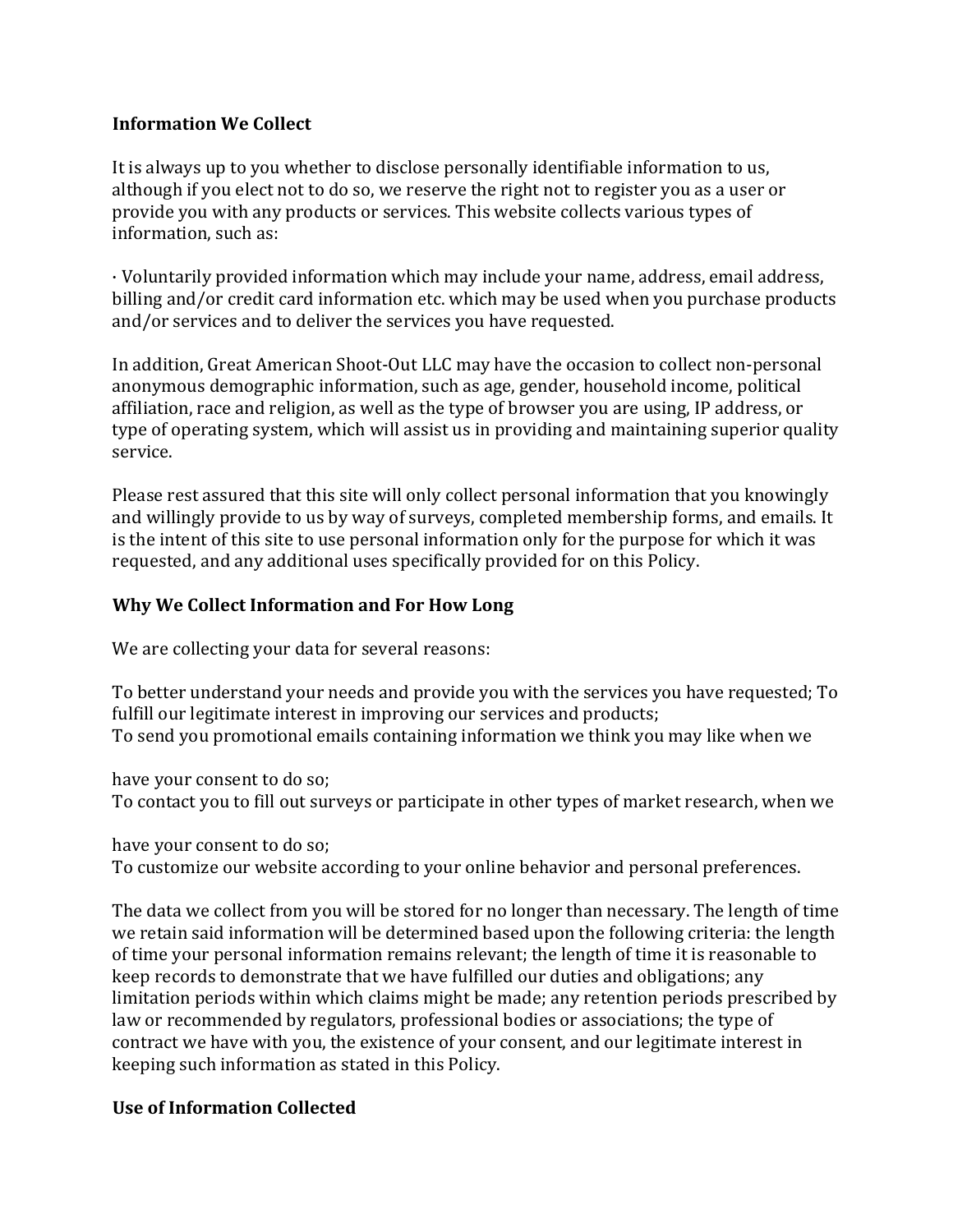Great American Shoot-Out LLC may collect and may make use of personal information to assist in the operation of our website and to ensure delivery of the services you need and request. At times, we may find it necessary to use personally identifiable information as a means to keep you

informed of other possible products and/or services that may be available to you from greatamericanshootout.com and its subsidiaries.

Great American Shoot-Out LLC and its subsidiaries may also be in contact with you with regards to completing surveys and/or research questionnaires related to your opinion of current or potential future services that may be offered.

Great American Shoot-Out LLC may feel it necessary, from time to time, to contact you on behalf of our other external business partners with regards to a potential new offer which may be of interest to you. If you consent or show interest in presented offers, then, at that time, specific identifiable information, such as name, email address and/or telephone number, may be shared with the third party.

Great American Shoot-Out LLC may find it beneficial to all our customers to share specific data with our trusted partners in an effort to conduct statistical analysis, provide you with email and/or postal mail, deliver support and/or arrange for deliveries to be made. Those third parties shall be strictly prohibited from making use of your personal information, other than to deliver those services which you requested, and as such they are required, in accordance with this agreement, to maintain the strictest of confidentiality with regards to all your information.

Great American Shoot-Out LLC uses various third-party social media features including but not limited to Twitter, Instagram, Facebook, LinkedIn and other interactive programs. These may collect your IP address and require cookies to work properly. These services are governed by the privacy policies of the providers and are not within Great American Shoot-Out LLC's control.

#### **Disclosure of Information**

Great American Shoot-Out LLC may not use or disclose the information provided by you except under the following circumstances:

as necessary to provide services or products you have ordered; in other ways described in this Policy or to which you have otherwise consented; in the aggregate with other information in such a way so that your identity cannot

reasonably be determined;

as required by law, or in response to a subpoena or search warrant; to outside auditors who have agreed to keep the information confidential; as necessary to enforce the Terms of Service; as necessary to maintain, safeguard and preserve all the rights and property of Great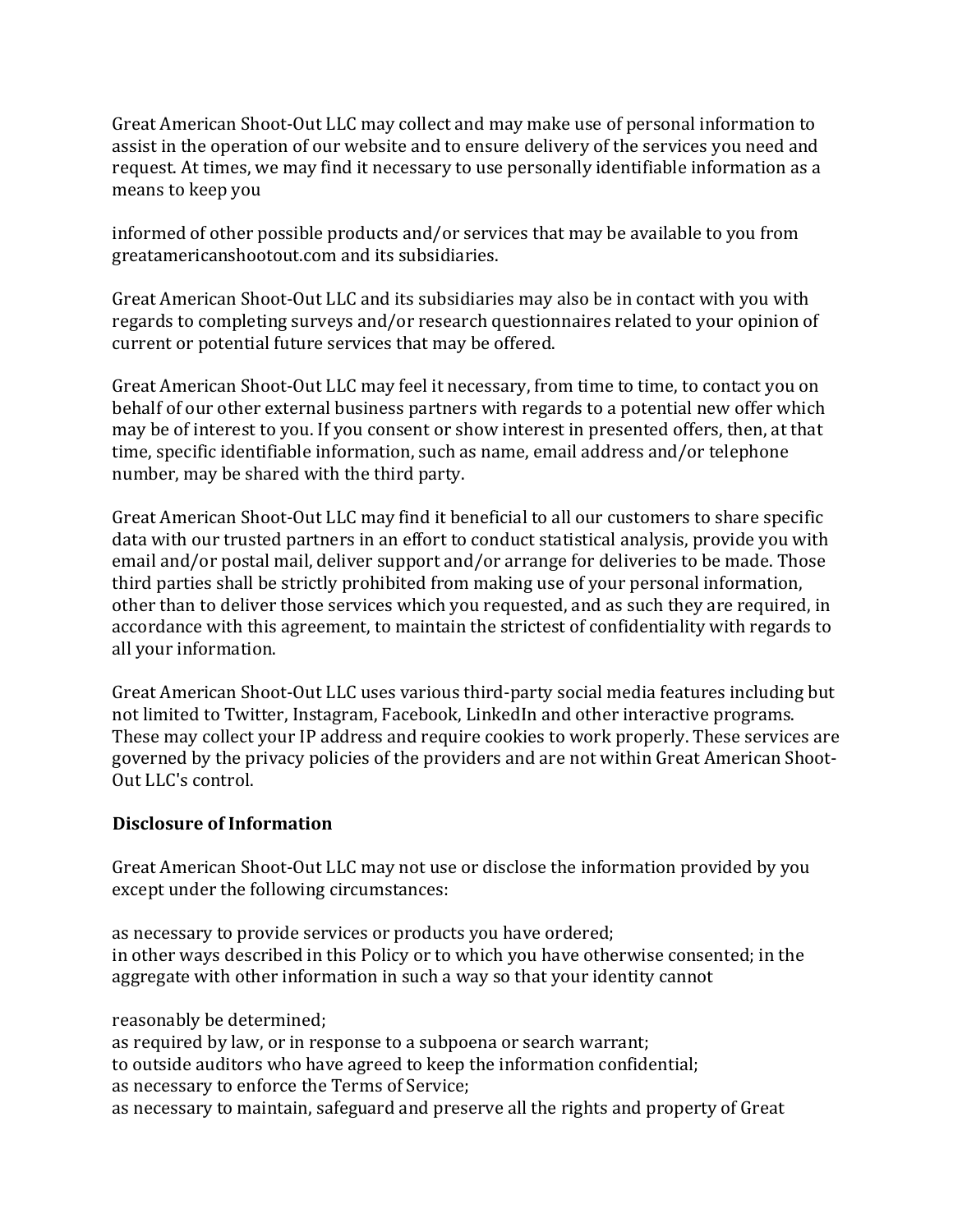## American Shoot-Out LLC.

#### **Non-Marketing Purposes**

Great American Shoot-Out LLC greatly respects your privacy. We do maintain and reserve the right to contact you if needed for non-marketing purposes (such as bug alerts, security breaches, account issues, and/or changes in Great American Shoot-Out LLC products and services). In

certain circumstances, we may use our website, newspapers, or other public means to post a notice. 

## **Children under the age of 13**

Great American Shoot-Out LLC's website is not directed to, and does not knowingly collect personal identifiable information from, children under the age of thirteen (13). If it is determined that such information has been inadvertently collected on anyone under the age of thirteen (13), we shall immediately take the necessary steps to ensure that such information is deleted from our system's database, or in the alternative, that verifiable parental consent is obtained for the use and storage of such information. Anyone under the age of thirteen (13) must seek and obtain parent or guardian permission to use this website. 

#### **Unsubscribe or Opt-Out**

All users and visitors to our website have the option to discontinue receiving communications from us by way of email or newsletters. To discontinue or unsubscribe from our website please send an email that you wish to unsubscribe to mass@greatamericanshootout.com. If you wish to unsubscribe or opt-out from any thirdparty websites, you must go to that specific website to unsubscribe or opt-out. Great American Shoot-Out LLC will continue to adhere to this Policy with respect to any personal information previously collected.

#### **Links to Other Websites**

Our website does contain links to affiliate and other websites. Great American Shoot-Out LLC does not claim nor accept responsibility for any privacy policies, practices and/or procedures of other such websites. Therefore, we encourage all users and visitors to be aware when they leave our website and to read the privacy statements of every website that collects personally identifiable information. This Privacy Policy Agreement applies only and solely to the information collected by our website.

# **Notice to European Union Users**

Great American Shoot-Out LLC's operations are located primarily in the United States. If you provide information to us, the information will be transferred out of the European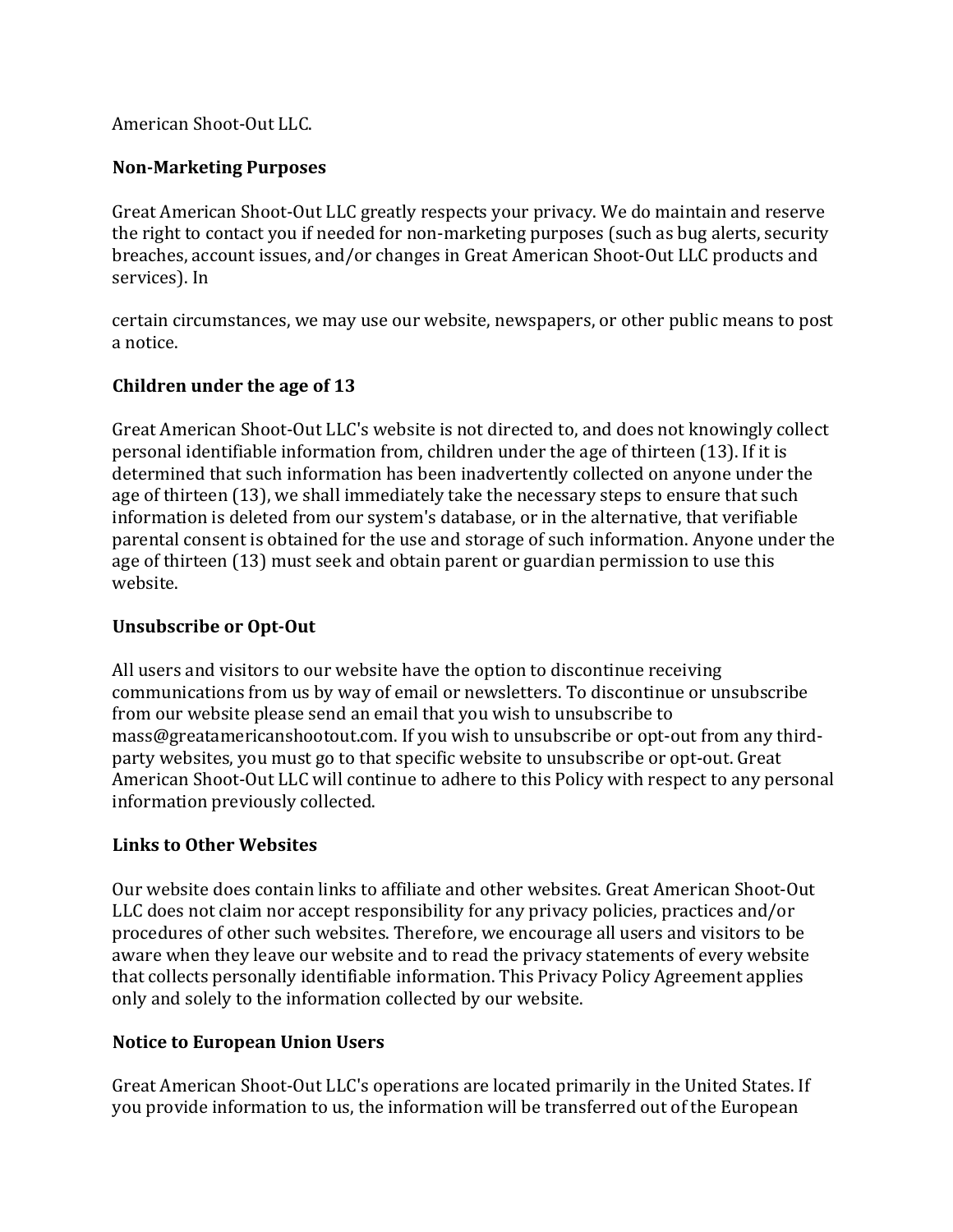Union (EU) and sent to the United States. (The adequacy decision on the EU-US Privacy became operational on August 1, 2016. This framework protects the fundamental rights of anyone in the EU whose personal data is transferred to the United States for commercial purposes. It allows the free transfer of data to companies that are certified in the US under the Privacy Shield.) By providing personal information to us, you are consenting to its storage and use as described in this Policy.

# **Security**

Great American Shoot-Out LLC takes precautions to protect your information. When you submit sensitive information via the website, your information is protected both online and offline. Wherever we collect sensitive information (e.g. credit card information), that information is encrypted and transmitted to us in a secure way. You can verify this by looking for a lock icon in the address bar and looking for "https" at the beginning of the address of the webpage.

While we use encryption to protect sensitive information transmitted online, we also protect your information offline. Only employees who need the information to perform a specific job (for example, billing or customer service) are granted access to personally identifiable information. The computers and servers in which we store personally identifiable information are kept in a secure environment. This is all done to prevent any loss, misuse, unauthorized access, disclosure or modification of the user's personal information under our control.

#### **Acceptance of Terms**

By using this website, you are hereby accepting the terms and conditions stipulated within the Privacy Policy Agreement. If you are not in agreement with our terms and conditions, then you should refrain from further use of our sites. In addition, your continued use of our website following the posting of any updates or changes to our terms and conditions shall mean that you agree and acceptance of such changes.

#### **How to Contact Us**

If you have any questions or concerns regarding the Privacy Policy Agreement related to our website, please feel free to contact us at the following email, telephone number or mailing address.

**Email:** sam@greatamericanshootout.com Telephone Number: 2142074473

# **Mailing Address:**

Great American Shoot-Out LLC 12405 Water Oak Dr Fort Worth, Texas 76244